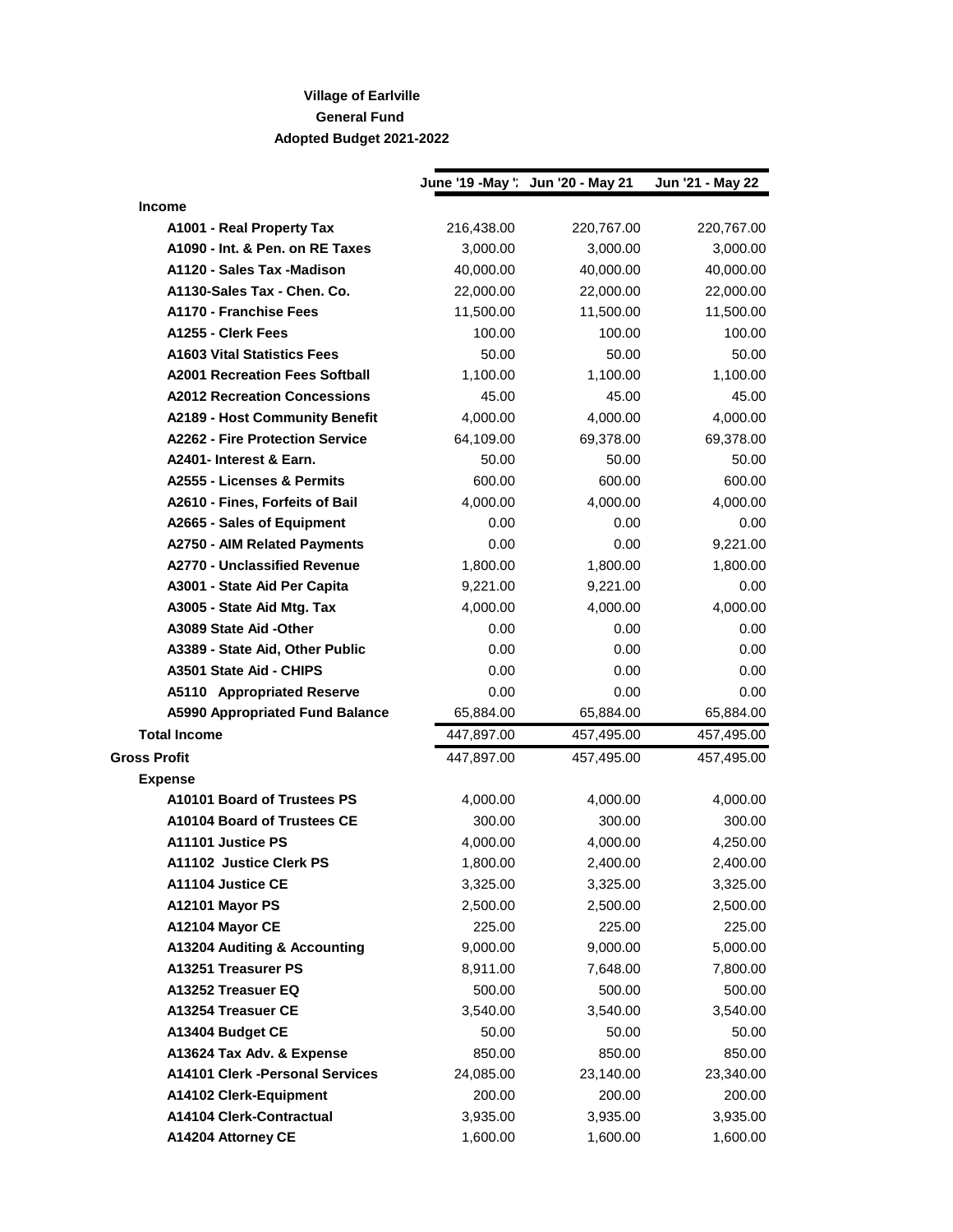## **Village of Earlville General Fund Adopted Budget 2021-2022**

|                                        | June '19 - May ' | Jun '20 - May 21 | Jun '21 - May 22 |
|----------------------------------------|------------------|------------------|------------------|
| <b>A14504 Elections CS</b>             | 150.00           | 150.00           | 150.00           |
| A16201 Building PS                     | 1,908.00         | 1,976.00         | 2,016.00         |
| A16202 Buildings EQ                    | 750.00           | 750.00           | 750.00           |
| A16204 Buildings CE                    | 30,301.00        | 30,301.00        | 30,301.00        |
| A16401 Central Garage PS               | 22,267.00        | 28,496.00        | 28,806.00        |
| A16402 Central Garage EQ               | 19,123.00        | 13,163.00        | 13,163.00        |
| A16404 Central Garage CE               | 6,600.00         | 6,600.00         | 6,600.00         |
| <b>A19104 Unallocated Insurance</b>    | 16,000.00        | 16,000.00        | 16,000.00        |
| <b>A19204 Municipal Associa Dues</b>   | 727.00           | 727.00           | 727.00           |
| <b>A19904 Contingent Account</b>       | 14,369.00        | 17,273.00        | 18,074.00        |
| <b>A31204 Police Department CE</b>     | 1,232.00         | 1,232.00         | 625.00           |
| A33204 On Street Parking CE            | 250.00           | 250.00           | 0.00             |
| <b>A34102 Fire Department EQ</b>       | 18,560.00        | 23,560.00        | 23,560.00        |
| <b>A34104 Fire Department CE</b>       | 35,022.00        | 35,022.00        | 35,022.00        |
| A3410409 Contingency                   | 0.00             |                  |                  |
| A341046 Fire Dept Op. & Maint          | 14,399.00        | 14,399.00        | 14,399.00        |
| A35101 Control of Animals PS           | 1,685.00         | 1,685.00         | 1,685.00         |
| <b>A35104 Control of Animals CE</b>    | 700.00           | 700.00           | 700.00           |
| A36204 Safety Inspectors CE            |                  | 0.00             | 0.00             |
| A40204 Records Mgmt-Contractual        | 350.00           | 350.00           | 350.00           |
| A51101 Street Maintenance PS           | 2,189.00         | 2,288.00         | 2,334.00         |
| <b>A51102 Street Maint-Equipment</b>   |                  | 0.00             | 0.00             |
| A51104 Street Maintenance CE           | 7,111.00         | 7,111.00         | 7,111.00         |
| A51304 Motor Fuel Usage - Contr        | 6,200.00         | 6,200.00         | 6,200.00         |
| A51421 Snow Removal PS                 | 7,355.00         | 6,656.00         | 6,789.00         |
| A51424 Snow Removal CE                 | 1,000.00         | 1,000.00         | 1,000.00         |
| A51824 Street Lightning CE             | 15,250.00        | 15,250.00        | 15,250.00        |
| A54101 Sidewalks PS                    |                  | 0.00             | 0.00             |
| A54104 Sidewalks CE                    | 2,000.00         | 2,000.00         | 2,000.00         |
| A71101 Parks PS                        | 7,409.00         | 7,800.00         | 7,956.00         |
| A71104 Parks CE                        | 1,365.00         | 1,365.00         | 1,365.00         |
| <b>A71804 Special Recreation CE</b>    | 750.00           | 750.00           | 750.00           |
| A73104 Youth Programs CE               | 6,047.00         | 6,047.00         | 6,140.00         |
| A74504 Quincy Square Museum            | 1,000.00         | 1,000.00         | 1,000.00         |
| <b>A75504 Earlville Days/Winterfes</b> | 5,700.00         | 5,700.00         | 5,700.00         |
| A75604 Earlville Opera House           | 1,000.00         | 1,000.00         | 1,000.00         |
| <b>A76104 Senior Contractual</b>       | 2,500.00         | 2,500.00         | 0.00             |
| A76204 Adult Recreation CE             | 3,000.00         | 3,000.00         | 3,000.00         |
| A80204 Planning CE                     | 125.00           | 125.00           | 125.00           |
| A81401 Storm Sewers PS                 | 2,751.00         | 2,912.00         | 2,970.00         |
| A81404 Storm Sewers CE                 | 400.00           | 400.00           | 800.00           |
| A81601 Refuse/Garbage PS               | 2,470.00         | 2,600.00         | 2,652.00         |
| A81604 Refuse/Garbage CE               | 700.00           | 700.00           | 700.00           |
| <b>A81701 Street Cleaning PS</b>       | 6,538.00         | 7,030.00         | 7,171.00         |
| <b>A81704 Street Cleaning CE</b>       | 320.00           | 320.00           | 320.00           |